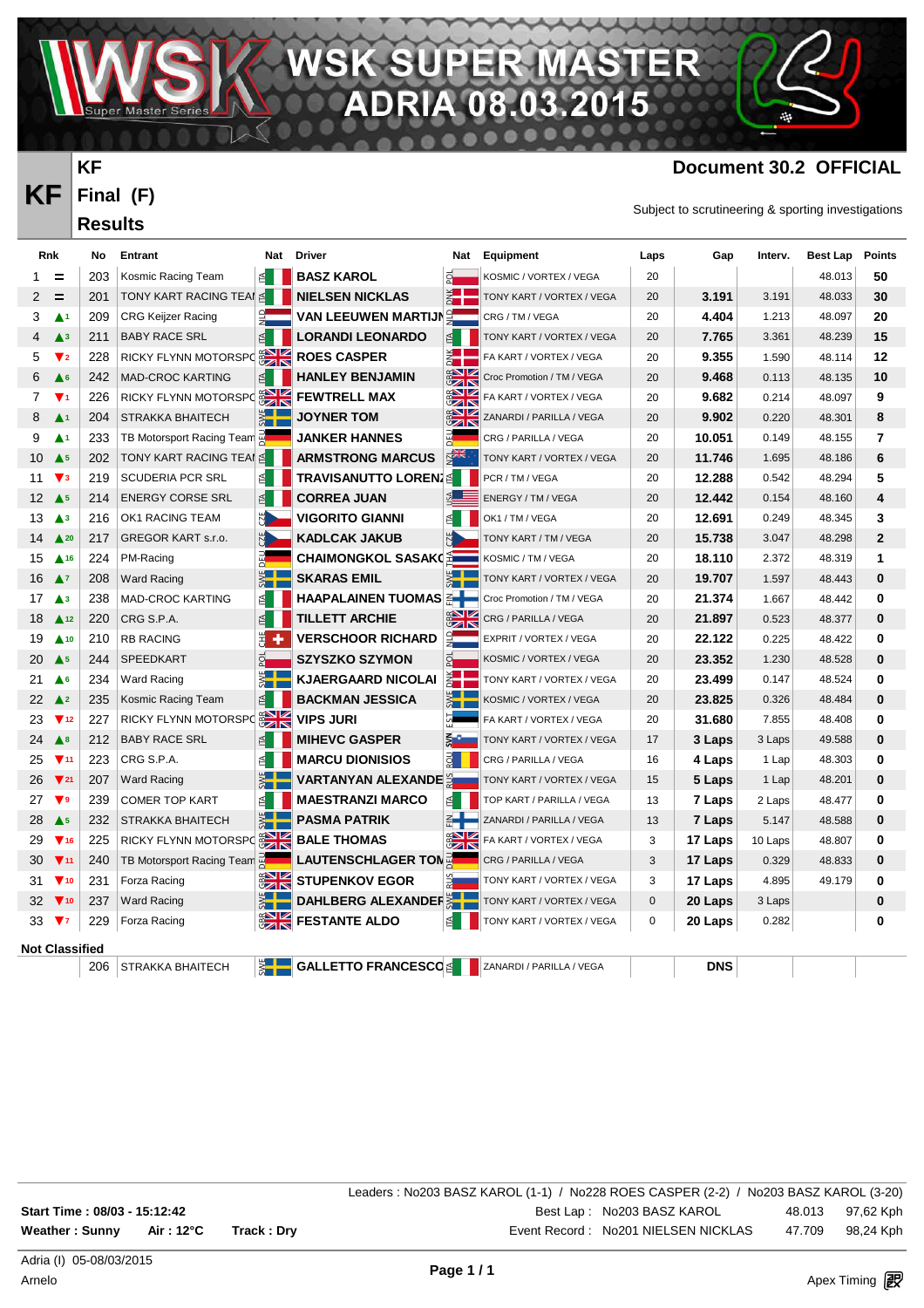**SK** SUPER MA 08.03

VAV.

**KF Final (F) Lap Chart** 

**KF** Final (F) **Final** For information purposes. No official / regulatory value

癌

R Ξ

5

|                                                                                                                                                                                                                                           | 2   | 3          | 4         | 5                          | 6         | 7                 | 8                               | 9           |                                                                                                                                                                  |     |           |                   |           |                                                                                        |             |                   |                             |                   |     |                   |                   |           |                                           |           |                       |             |     |     |                   | 10 11 12 13 14 15 16 17 18 19 20 21 22 23 24 25 26 27 28 29 30 31 32 33 34                                                                                          |  |
|-------------------------------------------------------------------------------------------------------------------------------------------------------------------------------------------------------------------------------------------|-----|------------|-----------|----------------------------|-----------|-------------------|---------------------------------|-------------|------------------------------------------------------------------------------------------------------------------------------------------------------------------|-----|-----------|-------------------|-----------|----------------------------------------------------------------------------------------|-------------|-------------------|-----------------------------|-------------------|-----|-------------------|-------------------|-----------|-------------------------------------------|-----------|-----------------------|-------------|-----|-----|-------------------|---------------------------------------------------------------------------------------------------------------------------------------------------------------------|--|
| Grid                                                                                                                                                                                                                                      |     |            |           |                            |           |                   |                                 |             |                                                                                                                                                                  |     |           |                   |           |                                                                                        |             |                   |                             |                   |     |                   |                   |           |                                           |           |                       |             |     |     |                   | 203 201 228 209 207 226 211 219 204 233 227 242 225 223 202 216 214 239 240 238 231 237 208 235 244 229 234 206 210 220 224 212 232 217                             |  |
| Start                                                                                                                                                                                                                                     |     |            |           |                            |           |                   |                                 |             |                                                                                                                                                                  |     |           |                   |           |                                                                                        |             |                   |                             |                   |     |                   |                   |           |                                           |           |                       |             |     |     |                   | 203  228  201  207  209  226  211  219  233  242  204  227  223  225  216  202  214  239  240  237  208  235  244  229  234  220  210  217  224  232  238  231  212 |  |
| Lap 1<br>Interval                                                                                                                                                                                                                         | 0.1 | 0.2        | 0.6       | 0.3                        | 0.1       | 0.6               |                                 | $0.1 \ 0.3$ | 203  228  207  209  201  226  211  242  233  204  219  216  227  202  223  214  240  225  239  208  210  217  235  244  234  234  232  238  220  231  212<br>0.2 | 0.3 | 0.0       |                   |           | $0.2$   0.2   0.2   0.1   0.2   0.1   0.3   0.1   0.4   0.6   0.2                      |             |                   |                             |                   |     |                   |                   |           | $0.1 \ 0.2$                               |           | $0.1 \ 0.0$           |             | 0.2 | 1.2 | 0.3               |                                                                                                                                                                     |  |
| Lap 2                                                                                                                                                                                                                                     |     | 0.2        | 0.3       |                            | $0.1$ 0.3 | $\vert 0.9 \vert$ |                                 |             | 228 203 207 209 201 226 211 242 204 233 219 216 227 202 223 214 225 240 239 208 210 217 235 244 232 234 238 224 231 220 212<br>$0.4$ 0.8 0.2                     | 0.3 |           |                   |           | $0.0$   0.2   0.2   0.3   0.1   0.1   0.3   0.0                                        |             |                   |                             |                   |     |                   |                   |           | $0.1$ 0.1 0.4 0.4 0.2 0.8 0.4 0.2 0.1 1.2 |           |                       |             |     |     |                   |                                                                                                                                                                     |  |
| Lap 3 203 207 209 201 228 226 211 242 233 204 219 216 202 227 214 223 225 240 239 210 217 208 244 235 232 224 238 231 220 234 212                                                                                                         |     | 0.5        | 0.1       | 0.1                        | 0.1       | 0.6               |                                 | $0.3$   1.3 | 0.1                                                                                                                                                              | 0.1 |           | $0.3$ 0.3         | 0.3       | 0.1                                                                                    | 0.0         | 0.1               |                             | $0.3$ 0.1         | 0.5 | $\vert 0.1 \vert$ |                   |           | $0.3$ 0.8 0.1 0.3                         |           | $\vert 0.8 \vert 1.0$ |             |     |     | $0.5$ 0.2 0.2 2.4 |                                                                                                                                                                     |  |
|                                                                                                                                                                                                                                           | 0.4 | 0.6        | 0.2       | 0.3                        | 0.6       | 1.0               | 0.3                             | 0.0         | 0.9                                                                                                                                                              | 0.2 | 0.1       | 0.2               | 1.9       | 0.0                                                                                    | 0.1         | 0.5               | $\vert 0.5 \vert$           | $\vert 0.1 \vert$ |     |                   | $0.8$ 0.8 0.2     | 0.6       | 0.5                                       | 0.2       | $\vert 0.1 \vert$     | $\vert 0.1$ |     |     |                   |                                                                                                                                                                     |  |
| 203 207 203 207 201 228 226 211 209 242 233 204 216 202 219 214 227 239 223 217 208 244 224 232 238 210 235 234 220 212                                                                                                                   | 0.4 | 0.3        |           | $0.3$ 0.3 1.0              |           | 0.9               |                                 |             |                                                                                                                                                                  |     |           |                   |           |                                                                                        |             |                   |                             |                   |     |                   |                   |           | $0.7$ 0.2 0.5 0.5 0.1 3.1                 |           |                       |             |     |     |                   |                                                                                                                                                                     |  |
| Lao 6 203 207 201 228 226 211 209 242 233 204 202 216 219 214 227 239 217 223 208 244 224 232 210 238 235 220 234 212                                                                                                                     | 0.3 | 0.2        | 0.3       |                            | $0.3$ 1.2 |                   | $0.7$ 1.0 0.3 0.5               |             |                                                                                                                                                                  | 1.3 | 0.3       | 0.0               | 0.6       | 1.3                                                                                    | $0.2 \ 0.6$ |                   |                             | $0.2$ 0.3         |     | $0.0$ 0.6 0.3     |                   | 1.1       | 0.2                                       | 0.4       | 0.6                   |             |     |     |                   |                                                                                                                                                                     |  |
| <u>Lap 7   203 201 207 228 226 211 209 242 233 204 202 219 216 214 239 227 217 223 244 208 224 232 210 238 235 220 234 212</u>                                                                                                            |     | 0.2        | 0.1       |                            | $0.3$ 1.4 | 0.5               | $\vert$ 1.0 $\vert$             | 0.2         | 0.6                                                                                                                                                              | 1.2 | 0.6       |                   | $0.2$ 0.1 | 3.2                                                                                    | 0.1         | 0.1               | 0.0                         | 0.2               |     |                   | $0.1$ 0.1 0.2 1.0 |           | 0.5                                       | 0.1       | 0.5                   | 0.2         |     |     |                   |                                                                                                                                                                     |  |
| 212 203 204 212 204 212 226 226 212 239 242 233 204 202 219 216 214 239 217 223 227 208 224 232 244 210 238 235 220 234 212                                                                                                               | 0.6 | 0.7        | 0.1       |                            | $0.2$ 1.0 |                   |                                 |             | $0.5$   1.2   0.2   0.8   1.0   0.7   0.3   0.2   3.5   0.4   0.3                                                                                                |     |           |                   |           |                                                                                        |             |                   | $\vert 0.3 \vert$           |                   |     | $0.2$ 0.2 0.3     |                   | $0.1$ 0.1 |                                           |           | $0.5$ 0.3 0.4 0.2 6.0 |             |     |     |                   |                                                                                                                                                                     |  |
|                                                                                                                                                                                                                                           | 0.8 | 1.2        | 0.1       | 0.1                        | 0.7       | 0.2               | 1.5                             | 0.2         | 0.8                                                                                                                                                              | 0.9 | 0.7       | 0.6               | 0.2       | 3.3                                                                                    | 0.2         | 0.3               | 0.9                         | 0.1               |     | $0.1 \ 0.6$       | 0.2               | 0.3       | 0.1                                       | 0.2       | 0.1                   |             |     |     |                   |                                                                                                                                                                     |  |
| <u>Lap 10   203 201 228 226 207 209 211 233 242 204 202 219 214 216 217 239 223 227 208 224 210 238 244 220 232 234 235 212</u>                                                                                                           | 0.9 | 1.2        | 0.3       | 0.1                        | 0.5       | 0.1               | 2.2                             | 0.1         | 0.5                                                                                                                                                              |     |           |                   |           | $0.8$ 0.7 0.6 0.5 3.4 0.2                                                              |             | $\vert 0.0 \vert$ | $1.2$ 0.2                   |                   |     | $0.1$ 0.6         | 0.4               |           | $0.3$ 0.4 0.2 0.1 0.1                     |           |                       |             | 7.8 |     |                   |                                                                                                                                                                     |  |
| 203 201 228 226 207 209 211 233 242 204 202 219 214 216 217 223 239 227 224 208 210 238 244 220 234 232 235 212<br>Lap 12 203 201 228 226 209 211 207 233 242 204 202 219 214 216 217 223 239 227 224 208 210 238 244 220 234 235 232 212 |     | $1.2$ 1.2  | 0.3       | 0.4                        | 0.0       | 0.3               | 2.0                             |             | $0.1 \ 0.7$                                                                                                                                                      | 0.9 |           |                   |           | $0.5$ 0.6 0.5 3.4 0.5                                                                  |             |                   | $0.3$ 0.8                   | $\vert 0.6 \vert$ |     |                   |                   |           | $0.2$ 0.3 0.5 0.2 0.2 1.1 0.1             |           |                       | 0.1         | 8.4 |     |                   |                                                                                                                                                                     |  |
| Lap 13   203   201   228   209   226   211   207   233   242   204   202   219   214   216   217   223   239   227   224   208   210   238   244   220   234   235   232   212                                                            | 1.5 | 1.2        | 0.3       |                            | $0.2$ 0.5 |                   |                                 |             | $0.5$ 1.4 0.1 0.8                                                                                                                                                |     | $0.9$ 0.5 |                   |           | $0.6$ 0.5 3.4 0.4                                                                      |             |                   | $0.6$ 0.7 0.4 0.3 0.4       |                   |     |                   | 0.4               | 0.3       | 0.1                                       | 1.2       | 1.1                   | 0.1         | 8.6 |     |                   |                                                                                                                                                                     |  |
| Lap 14, 203 201 228 209 211 226 207 233 242 204 202 219 214 216 217 223 224 208 238 210 244 220 234 235 227 212                                                                                                                           |     | 1.3        | 0.4       |                            | $0.2$ 0.3 | $\vert$ 1.0       | $0.8$ 0.0                       |             | 0.9                                                                                                                                                              | 1.0 | 0.5       |                   |           | $0.5$ 0.6 3.3 1.8 0.1 0.1 0.2 0.4 0.5                                                  |             |                   |                             |                   |     |                   | 0.3               | 0.9       | 0.3                                       | 0.4       | 1.3                   | $0.2$ 9.4   |     |     |                   |                                                                                                                                                                     |  |
| 1216 203 201 209 228 211 226 233 242 204 207 202 219 214 216 217 223 224 208 238 210 244 220 234 235 227 212                                                                                                                              | 2.0 | 1.3        | $0.2$ 0.8 |                            | 0.3       | $\vert$ 1.2       | $\vert$ 0.1 $\vert$             | 0.1         | 0.9                                                                                                                                                              |     |           |                   |           | $1.1$ 0.4 0.4 0.7 3.5 1.6 0.9 0.3 1.4                                                  |             |                   |                             |                   | 0.1 |                   | $0.4$ 0.0 0.5     |           | $\vert$ 1.2 $\vert$                       | 6.8       |                       |             |     |     |                   |                                                                                                                                                                     |  |
| Lap 16   203   201   209   228   211   226   233   242   204   202   219   214   216   217   223   224   208   210   238   244   220   234   235   227   212                                                                              | 2.3 | 1.5        | 0.3       |                            | $0.4$ 0.6 |                   |                                 |             |                                                                                                                                                                  |     |           |                   |           |                                                                                        |             |                   |                             |                   |     |                   |                   | 0.5       | 1.0                                       | $7.7$ 4.6 |                       |             |     |     |                   |                                                                                                                                                                     |  |
| Lap 17 203 201 209 228 211 226 233 242 204 219 202 214 216 217 224 208 210 238 244 220 234 235 227 2X2                                                                                                                                    | 2.8 | 1.3<br>1.1 |           | $0.6$ 0.5<br>$0.9$ 0.3 0.7 | 0.5       |                   |                                 |             | $0.6$ 0.2 1.4 1.3                                                                                                                                                |     |           |                   |           | $0.2$ 0.5 0.8 3.4 1.9 0.4 0.9<br>$0.1$   0.1   1.1   3.5   2.2   1.2   1.0   0.3   0.4 |             |                   | $\vert 1.2 \vert 0.1 \vert$ |                   | 0.2 |                   | $0.3$ 1.0 7.9     |           | $0.5$ 0.3 0.2 1.0 7.8 5.6                 |           |                       |             |     |     |                   |                                                                                                                                                                     |  |
| Lap 18 203 201 209 228 211 226 233 242 204 219 214 202 216 217 224 208 210 238 220 244 234 235 227                                                                                                                                        | 2.9 | 1.0        |           | $1.2$ 0.3 0.8              |           |                   |                                 |             | $0.3$ 0.1 1.6 1.3                                                                                                                                                |     |           | $0.3$ 0.1 1.0 3.4 |           | $\vert 2.1 \vert$                                                                      | $1.5$ 0.9   |                   | 0.4                         |                   |     | $0.6$ 0.9 0.4     | 0.1               | 8.0       |                                           |           |                       |             |     |     |                   |                                                                                                                                                                     |  |
| Lap 19 203 201 209 211 228 226 233 242 204 219 214 202 216 217 224 208 238 210 220 244 234 235 227                                                                                                                                        |     | 0.9        | 2.2       | 0.1                        | 0.4       | 0.0               | $\vert 0.1 \vert 1.6 \vert 1.4$ |             |                                                                                                                                                                  | 0.3 |           |                   |           | $0.2$   1.3   3.1   2.3   1.4   1.7                                                    |             |                   | 0.1                         | 0.1               |     | $1.0 \ 0.4$       | $0.2$ 8.1         |           |                                           |           |                       |             |     |     |                   |                                                                                                                                                                     |  |
| Lap 20 203 201 209 211 228 242 226 204 233 202 219 214 216 217 224 208 238 220 210 244 234 235 227                                                                                                                                        | 3.1 | 1.2        | 3.3       | 1.5                        | 0.1       |                   | $0.2$ 0.2 0.1 1.6               |             |                                                                                                                                                                  | 0.5 |           |                   |           |                                                                                        |             |                   |                             |                   |     |                   |                   |           |                                           |           |                       |             |     |     |                   |                                                                                                                                                                     |  |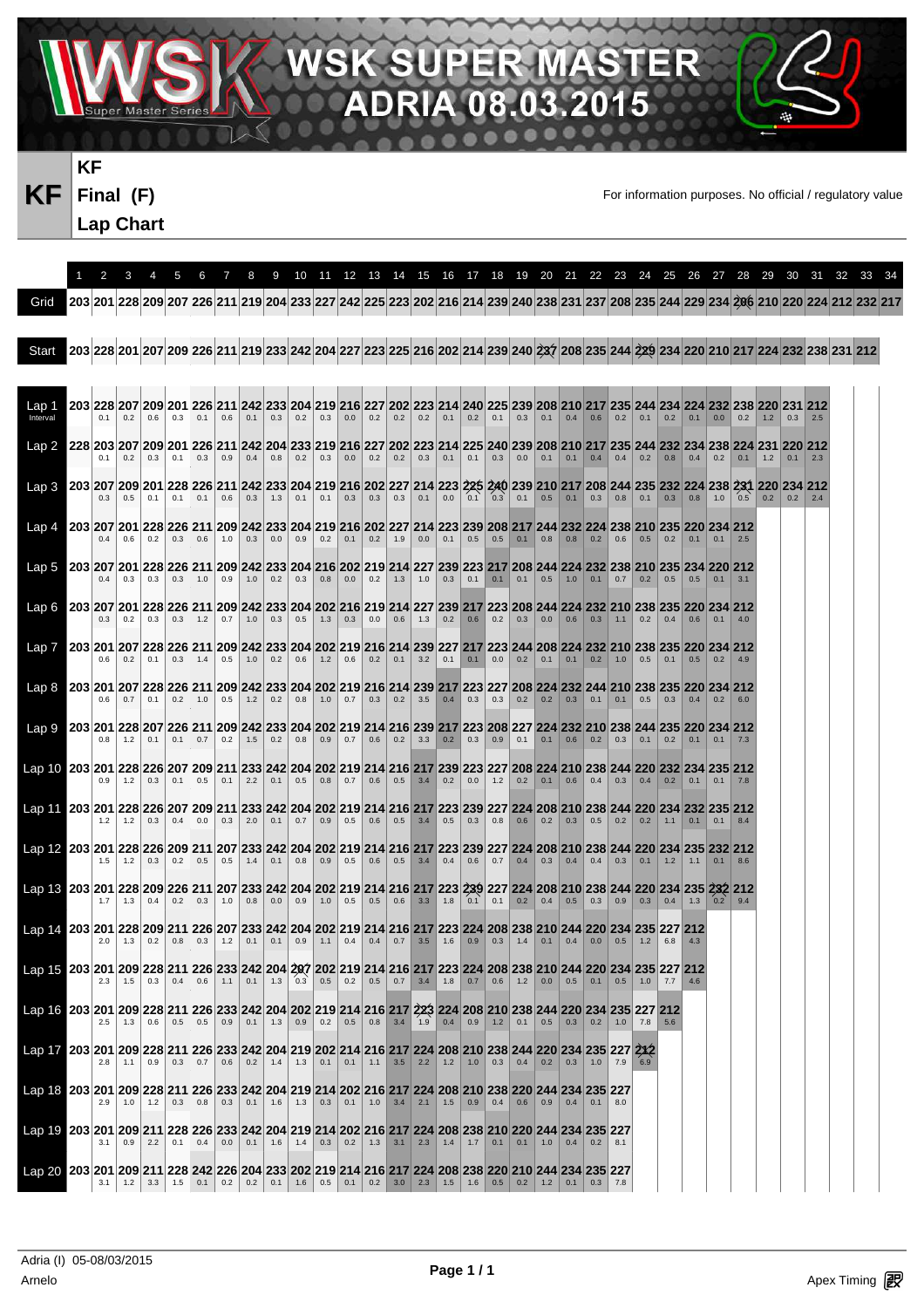**PER-MA** ′≜ n

**KF**

**Final (F)**

**Lap Time Analysis** 

VAV

**KF** Final (F) **Final** For information purposes. No official / regulatory value

癌

R

Ξ

| Laps                        | Sector 1          | Sector 2                          | Sector 3 | Lap Time | Laps           | Sector 1          | Sector 2                   | Sector 3 | Lap Time | Laps                     | Sector 1           | Sector 2            | Sector 3 | <b>Lap Time</b> |
|-----------------------------|-------------------|-----------------------------------|----------|----------|----------------|-------------------|----------------------------|----------|----------|--------------------------|--------------------|---------------------|----------|-----------------|
| <b>No201</b>                |                   | <b>NIELSEN NICKLAS</b>            |          |          | 5              | 16.320            | 17.588                     | 14.389   | 48.297   | 10                       | 16.348             | 17.993              | 14.359   | 48.700          |
| 1                           | 17.356            | 18.306                            | 14.553   | 50.215   | 6              | 16.345            | 17.627                     | 14.306   | 48.278   | 11                       | 16.367             | 17.761              | 14.495   | 48.623          |
| 2                           | 16.377            | 17.518                            | 14.269   | 48.164   | 7              | 16.348            | 17.578                     | 14.277   | 48.203   | 12                       | 16.609             | 18.065              | 14.660   | 49.334          |
| 3                           | 16.184            | 17.955                            | 14.551   | 48.690   | 8              | 16.301            | 17.576                     | 14.260   | 48.137   | 13                       | 16.474             | 17.794              | 14.553   | 48.821          |
| 4                           | 16.229            | 17.769                            | 14.256   | 48.254   | 9              | 16.265            | 17.599                     | 14.306   | 48.170   | 14                       | 16.477             | 17.897              | 14.701   | 49.075          |
| 5                           | 16.219            | 17.482                            | 14.332   | 48.033   | 10             | 16.253            | 17.596                     | 14.275   | 48.124   | 15                       | 16.872             | 18.354              | 15.053   | 50.279          |
| 6                           | 16.236            | 17.507                            | 14.330   | 48.073   | 11             | 16.290            | 17.607                     | 14.246   | 48.143   | <b>No208</b>             | <b>SKARAS EMIL</b> |                     |          |                 |
| $\overline{7}$              | 16.258            | 17.586                            | 14.348   | 48.192   | 12             | 16.292            | 17.553                     | 14.274   | 48.119   | 1                        | 17.781             | 19.804              | 14.743   | 52.328          |
| 8                           | 16.283            | 17.541                            | 14.369   | 48.193   | 13             | 16.297            | 17.524                     | 14.244   | 48.065   | $\mathbf{2}$             | 16.459             | 18.345              | 14.540   | 49.344          |
| 9                           | 16.330            | 17.596                            | 14.402   | 48.328   | 14             | 16.280            | 17.505                     | 14.291   | 48.076   | 3                        | 16.483             | 18.827              | 14.429   | 49.739          |
| 10                          | 16.300            | 17.576                            | 14.414   | 48.290   | 15             | 16.335            | 17.531                     | 14.265   | 48.131   | $\overline{\mathcal{L}}$ | 16.386             | 18.986              | 14.582   | 49.954          |
| 11                          | 16.330            | 17.641                            | 14.426   | 48.397   | 16             | 16.363            | 17.597                     | 14.253   | 48.213   | 5                        | 16.379             | 18.220              | 14.548   | 49.147          |
| 12                          | 16.336            | 17.630                            | 14.419   | 48.385   | 17             | 16.284            | 17.540                     | 14.245   | 48.069   | 6                        | 16.338             | 18.232              | 14.672   | 49.242          |
| 13                          | 16.329            | 17.585                            | 14.380   | 48.294   | 18             | 16.384            | 17.591                     | 14.266   | 48.241   | $\overline{7}$           | 16.346             | 18.184              | 14.871   | 49.401          |
| 14                          | 16.357            | 17.592                            | 14.417   | 48.366   | 19             | 16.289            | 17.549                     | 14.175   | 48.013   | 8                        | 16.471             | 18.108              | 14.698   | 49.277          |
| 15                          | 16.407            | 17.628                            | 14.423   | 48.458   | 20             | 16.395            | 17.597                     | 14.354   | 48.346   | 9                        | 16.393             | 17.918              | 14.487   | 48.798          |
| 16                          | 16.359            | 17.637                            | 14.397   | 48.393   | <b>No204</b>   | <b>JOYNER TOM</b> |                            |          |          | 10                       | 16.375             | 17.755              | 14.877   | 49.007          |
| $17$                        | 16.380            | 17.574                            | 14.461   | 48.415   | 1              | 17.737            | 18.934                     | 14.676   | 51.347   | 11                       | 16.447             | 18.182              | 14.400   | 49.029          |
| 18                          | 16.311            | 17.578                            | 14.396   | 48.285   | $\overline{2}$ | 16.346            | 18.253                     | 14.582   | 49.181   | 12                       | 16.325             | 17.711              | 14.407   | 48.443          |
| 19                          | 16.351            | 17.559                            | 14.349   | 48.259   | 3              | 16.389            | 18.069                     | 14.496   | 48.954   | 13                       | 16.377             | 17.730              | 14.429   | 48.536          |
| $20\,$                      | 16.299            | 17.612                            | 14.452   | 48.363   | $\overline{4}$ | 16.353            | 18.275                     | 14.563   | 49.191   | 14                       | 16.403             | 17.821              | 14.453   | 48.677          |
|                             |                   |                                   |          |          | 5              | 16.333            | 17.837                     | 14.471   | 48.641   | 15                       | 16.412             | 17.770              | 14.483   | 48.665          |
| <b>No202</b><br>$\mathbf 1$ | 18.060            | <b>ARMSTRONG MARCUS</b><br>18.827 | 14.964   | 51.851   | 6              | 16.344            | 17.735                     | 14.342   | 48.421   | 16                       | 16.472             | 17.726              | 14.479   | 48.677          |
| 2                           | 16.532            | 18.124                            | 14.687   | 49.343   | $\overline{7}$ | 16.277            | 17.644                     | 14.405   | 48.326   | 17                       | 16.479             | 17.712              | 14.463   | 48.654          |
| 3                           | 16.341            | 18.043                            | 14.429   | 48.813   | 8              | 16.304            | 17.682                     | 14.419   | 48.405   | 18                       | 16.517             | 17.686              | 14.442   | 48.645          |
| 4                           | 16.242            | 18.115                            | 14.624   | 48.981   | 9              | 16.286            | 17.674                     | 14.451   | 48.411   | 19                       | 16.419             | 17.714              | 14.433   | 48.566          |
| 5                           | 16.256            | 18.081                            | 14.528   | 48.865   | 10             | 16.370            | 17.778                     | 14.436   | 48.584   | 20                       | 16.527             | 17.771              | 14.504   | 48.802          |
| 6                           | 16.457            | 17.913                            | 14.446   | 48.816   | 11             | 16.315            | 17.654                     | 14.430   | 48.399   | <b>No209</b>             |                    | VAN LEEUWEN MARTIJN |          |                 |
| $\overline{7}$              | 16.272            | 17.567                            | 14.347   | 48.186   | 12             | 16.329            | 17.634                     | 14.368   | 48.331   | 1                        | 17.181             | 18.112              | 14.492   | 49.785          |
| 8                           | 16.284            | 17.633                            | 14.376   | 48.293   | 13             | 16.285            | 17.681                     | 14.364   | 48.330   | $\mathbf{2}$             | 16.350             | 17.638              | 14.340   | 48.328          |
| 9                           | 16.279            | 17.639                            | 14.398   | 48.316   | 14             | 16.291            | 17.624                     | 14.386   | 48.301   | 3                        | 16.192             | 18.023              | 14.530   | 48.745          |
| 10                          | 16.317            | 17.637                            | 14.439   | 48.393   | 15             | 16.344            | 17.868                     | 14.546   | 48.758   | 4                        | 16.245             | 19.086              | 15.412   | 50.743          |
| 11                          | 16.342            | 17.692                            | 14.462   | 48.496   | 16             | 16.412            | 17.622                     | 14.372   | 48.406   | 5                        | 16.298             | 17.705              | 14.363   | 48.366          |
| 12                          | 16.314            | 17.655                            | 14.408   | 48.377   | 17             | 16.318            | 17.637                     | 14.404   | 48.359   | 6                        | 16.230             | 17.567              | 14.357   | 48.154          |
| 13                          | 16.302            | 17.694                            | 14.432   | 48.428   | 18             | 16.316            | 17.672                     | 14.373   | 48.361   | 7                        | 16.260             | 17.583              | 14.371   | 48.214          |
| 14                          | 16.318            | 17.621                            | 14.508   | 48.447   | 19             | 16.364            | 17.626                     | 14.338   | 48.328   | 8                        | 16.196             | 17.575              | 14.371   | 48.142          |
| 15                          | 16.384            | 17.662                            | 14.431   | 48.477   | 20             | 16.342            | 17.796                     | 15.194   | 49.332   | 9                        | 16.175             | 17.573              | 14.349   | 48.097          |
| 16                          | 16.357            | 17.679                            | 14.429   | 48.465   | <b>No207</b>   |                   | <b>VARTANYAN ALEXANDER</b> |          |          | 10                       | 16.183             | 17.579              | 14.386   | 48.148          |
| 17                          | 16.348            | 17.695                            | 14.853   | 48.896   | $\mathbf{1}$   | 16.939            | 17.879                     | 14.409   | 49.227   | 11                       | 16.132             | 17.561              | 14.417   | 48.110          |
| 18                          | 16.543            | 17.752                            | 14.444   | 48.739   | 2              | 16.425            | 17.733                     | 14.449   | 48.607   | 12                       | 16.262             | 17.576              | 14.335   | 48.173          |
| 19                          | 16.319            | 17.702                            | 14.422   | 48.443   | 3              | 16.296            | 17.835                     | 14.362   | 48.493   | 13                       | 16.197             | 17.622              | 14.418   | 48.237          |
| 20                          | 16.338            | 18.029                            | 14.808   | 49.175   | 4              | 16.301            | 17.705                     | 14.316   | 48.322   | 14                       | 16.247             | 17.558              | 14.353   | 48.158          |
|                             |                   |                                   |          |          | 5              | 16.304            | 17.609                     | 14.409   | 48.322   | 15                       | 16.306             | 17.759              | 14.388   | 48.453          |
| <b>No203</b>                | <b>BASZ KAROL</b> |                                   |          |          | 6              | 16.295            | 17.583                     | 14.323   | 48.201   | 16                       | 16.257             | 17.542              | 14.371   | 48.170          |
| $\mathbf{1}$                | 16.673            | 17.823                            | 14.459   | 48.955   | 7              | 16.315            | 17.911                     | 14.433   | 48.659   | 17                       | 16.266             | 17.560              | 14.379   | 48.205          |
| 2                           | 16.590            | 17.806                            | 14.368   | 48.764   | 8              | 16.264            | 18.039                     | 14.389   | 48.692   | 18                       | 16.234             | 17.587              | 14.347   | 48.168          |
| 3                           | 16.318            | 17.730                            | 14.372   | 48.420   | 9              | 16.296            | 18.283                     | 14.398   | 48.977   | 19                       | 16.279             | 17.606              | 14.312   | 48.197          |
| 4                           | 16.332            | 17.607                            | 14.265   | 48.204   |                |                   |                            |          |          |                          |                    |                     |          |                 |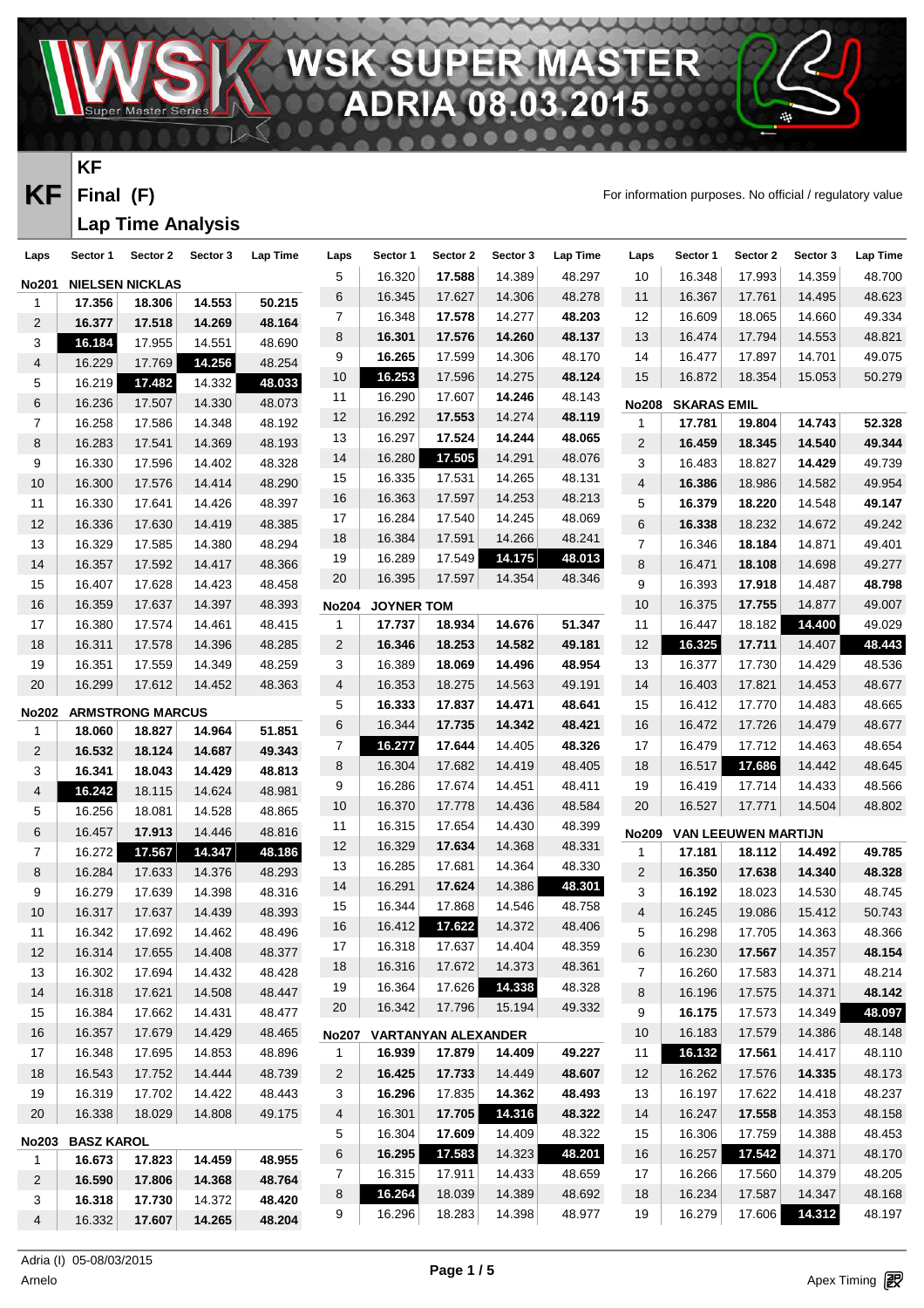**PERMA** 08 03

## **KF**

**Final (F)**

#### **Lap Time Analysis**

VAV.

**KF** Final (F) **Final** For information purposes. No official / regulatory value

癌

R Ξ

| Laps                         | Sector 1 | Sector 2                           | Sector 3 | Lap Time | Laps           | Sector 1           | Sector 2               | Sector 3 | Lap Time | Laps                     | Sector 1 | Sector 2                    | Sector 3 | Lap Time |
|------------------------------|----------|------------------------------------|----------|----------|----------------|--------------------|------------------------|----------|----------|--------------------------|----------|-----------------------------|----------|----------|
| $20\,$                       | 16.386   | 17.752                             | 14.454   | 48.592   | 4              | 16.614             | 18.135                 | 14.893   | 49.642   | 12                       | 16.360   | 17.625                      | 14.369   | 48.354   |
|                              |          |                                    |          |          | 5              | 16.697             | 18.262                 | 14.991   | 49.950   | 13                       | 16.378   | 17.602                      | 14.407   | 48.387   |
| <b>No210</b><br>$\mathbf{1}$ | 18.382   | <b>VERSCHOOR RICHARD</b><br>19.324 | 14.654   | 52.360   | 6              | 16.806             | 18.208                 | 14.806   | 49.820   | 14                       | 16.328   | 17.644                      | 14.413   | 48.385   |
| $\overline{2}$               | 16.673   | 17.902                             | 14.515   | 49.090   | $\overline{7}$ | 16.775             | 18.049                 | 14.834   | 49.658   | 15                       | 16.400   | 17.699                      | 14.378   | 48.477   |
| 3                            | 16.497   | 18.134                             | 14.460   | 49.091   | 8              | 16.735             | 18.255                 | 14.812   | 49.802   | 16                       | 16.347   | 17.731                      | 14.423   | 48.501   |
| $\overline{\mathcal{A}}$     | 16.489   | 22.312                             | 14.818   | 53.619   | 9              | 16.807             | 18.101                 | 14.951   | 49.859   | 17                       | 16.426   | 17.713                      | 14.322   | 48.461   |
| 5                            | 16.645   | 17.606                             | 14.413   | 48.664   | 10             | 16.911             | 18.299                 | 14.727   | 49.937   | 18                       | 16.490   | 17.719                      | 14.395   | 48.604   |
| 6                            | 16.573   | 17.647                             | 14.539   | 48.759   | 11             | 16.793             | 18.184                 | 14.762   | 49.739   | 19                       | 16.414   | 17.766                      | 14.506   | 48.686   |
| $\overline{7}$               | 16.485   | 17.730                             | 14.398   | 48.613   | 12             | 16.717             | 18.208                 | 14.939   | 49.864   | 20                       | 16.424   | 17.944                      | 14.426   | 48.794   |
| 8                            | 16.540   | 17.597                             | 14.526   | 48.663   | 13             | 16.664             | 18.136                 | 14.816   | 49.616   | <b>No217</b>             |          | <b>KADLCAK JAKUB</b>        |          |          |
| 9                            | 16.609   | 18.105                             | 14.398   | 49.112   | 14             | 16.852             | 18.365                 | 14.787   | 50.004   | 1                        | 18.089   | 19.960                      | 14.939   | 52.988   |
| $10\,$                       | 16.369   | 17.833                             | 14.460   | 48.662   | 15             | 16.683             | 18.283                 | 14.815   | 49.781   | $\overline{c}$           | 16.509   | 17.952                      | 14.447   | 48.908   |
| 11                           | 16.570   | 17.557                             | 14.432   | 48.559   | 16             | 16.626             | 18.171                 | 14.929   | 49.726   | 3                        | 16.355   | 17.964                      | 14.426   | 48.745   |
| 12                           | 16.608   | 17.550                             | 14.374   | 48.532   | 17             | 16.895             | 18.279                 | 14.779   | 49.953   | $\overline{\mathcal{L}}$ | 16.560   | 19.285                      | 14.613   | 50.458   |
| 13                           | 16.595   | 17.576                             | 14.459   | 48.630   | <b>No214</b>   | <b>CORREA JUAN</b> |                        |          |          | 5                        | 16.390   | 17.869                      | 14.521   | 48.780   |
| 14                           | 16.679   | 18.595                             | 14.385   | 49.659   | 1              | 18.176             | 18.865                 | 15.046   | 52.087   | 6                        | 16.351   | 17.940                      | 14.538   | 48.829   |
| 15                           | 16.395   | 17.767                             | 14.360   | 48.522   | $\overline{2}$ | 16.569             | 18.280                 | 14.700   | 49.549   | $\overline{7}$           | 16.314   | 18.265                      | 14.931   | 49.510   |
| 16                           | 16.409   | 17.733                             | 14.455   | 48.597   | 3              | 16.254             | 17.792                 | 14.678   | 48.724   | 8                        | 16.389   | 17.991                      | 14.548   | 48.928   |
| 17                           | 16.454   | 17.574                             | 14.394   | 48.422   | 4              | 16.543             | 19.004                 | 14.894   | 50.441   | 9                        | 16.292   | 17.617                      | 14.413   | 48.322   |
| 18                           | 16.544   | 17.530                             | 14.473   | 48.547   | 5              | 16.375             | 17.687                 | 14.398   | 48.460   | 10                       | 16.339   | 17.731                      | 14.430   | 48.500   |
| 19                           | 16.764   | 18.151                             | 14.524   | 49.439   | 6              | 16.241             | 17.666                 | 14.431   | 48.338   | 11                       | 16.295   | 17.578                      | 14.425   | 48.298   |
| 20                           | 16.609   | 18.235                             | 14.544   | 49.388   | $\overline{7}$ | 16.212             | 17.624                 | 14.324   | 48.160   | 12                       | 16.370   | 17.586                      | 14.420   | 48.376   |
|                              |          |                                    |          |          | 8              | 16.363             | 17.806                 | 14.386   | 48.555   | 13                       | 16.368   | 17.588                      | 14.345   | 48.301   |
| <b>No211</b><br>$\mathbf{1}$ | 17.474   | <b>LORANDI LEONARDO</b><br>18.622  | 14.649   | 50.745   | 9              | 16.240             | 17.657                 | 14.558   | 48.455   | 14                       | 16.359   | 17.720                      | 14.460   | 48.539   |
| $\overline{2}$               | 16.583   | 17.717                             | 14.377   | 48.677   | $10$           | 16.277             | 17.635                 | 14.424   | 48.336   | 15                       | 16.365   | 17.613                      | 14.429   | 48.407   |
| 3                            | 16.432   | 17.587                             | 14.353   | 48.372   | 11             | 16.237             | 17.671                 | 14.401   | 48.309   | 16                       | 16.401   | 17.667                      | 14.433   | 48.501   |
| $\overline{\mathcal{A}}$     | 16.395   | 17.758                             | 14.422   | 48.575   | 12             | 16.262             | 17.662                 | 14.394   | 48.318   | 17                       | 16.447   | 17.678                      | 14.412   | 48.537   |
| 5                            | 16.507   | 17.536                             | 14.449   | 48.492   | 13             | 16.302             | 17.637                 | 14.396   | 48.335   | 18                       | 16.390   | 17.705                      | 14.426   | 48.521   |
| 6                            | 16.425   | 17.497                             | 14.403   | 48.325   | 14             | 16.278             | 17.617                 | 14.415   | 48.310   | 19                       | 16.383   | 17.623                      | 14.397   | 48.403   |
| $\overline{7}$               | 16.459   | 17.571                             | 14.366   | 48.396   | 15             | 16.359             | 17.638                 | 14.401   | 48.398   | 20                       | 16.384   | 17.735                      | 14.548   | 48.667   |
| 8                            | 16.370   | 17.543                             | 14.326   | 48.239   | $16$           | 16.270             | 17.644                 | 14.489   | 48.403   | <b>No219</b>             |          | <b>TRAVISANUTTO LORENZO</b> |          |          |
| 9                            | 16.403   | 17.557                             | 14.403   | 48.363   | 17             | 16.251             | 17.592                 | 14.394   | 48.237   | 1                        | 18.036   | 18.905                      | 14.903   | 51.844   |
| 10                           | 16.550   | 17.645                             | 14.345   | 48.540   | 18             | 16.323             | 17.701                 | 14.434   | 48.458   | $\overline{2}$           | 16.461   | 18.142                      | 14.797   | 49.400   |
| 11                           | 16.371   | 17.582                             | 14.359   | 48.312   | 19             | 16.267             | 17.655                 | 14.431   | 48.353   | 3                        | 16.332   | 17.775                      | 14.460   | 48.567   |
| 12                           | 16.347   | 17.716                             | 14.329   | 48.392   | 20             | 16.239             | 18.903                 | 14.983   | 50.125   | 4                        | 16.285   | 18.315                      | 14.674   | 49.274   |
| 13                           | 16.329   | 17.562                             | 14.348   | 48.239   | <b>No216</b>   |                    | <b>VIGORITO GIANNI</b> |          |          | 5                        | 16.320   | 18.630                      | 14.589   | 49.539   |
| 14                           | 16.353   | 17.658                             | 14.466   | 48.477   | $\mathbf{1}$   | 17.812             | 18.820                 | 14.875   | 51.507   | 6                        | 16.367   | 18.204                      | 14.404   | 48.975   |
| 15                           | 16.359   | 17.588                             | 14.426   | 48.373   | $\overline{2}$ | 16.562             | 18.189                 | 14.603   | 49.354   | 7                        | 16.346   | 17.652                      | 14.422   | 48.420   |
| 16                           | 16.372   | 17.635                             | 14.575   | 48.582   | 3              | 16.484             | 17.772                 | 14.617   | 48.873   | 8                        | 16.315   | 17.679                      | 14.402   | 48.396   |
| 17                           | 16.310   | 17.571                             | 14.383   | 48.264   | 4              | 16.280             | 18.098                 | 14.709   | 49.087   | 9                        | 16.302   | 17.662                      | 14.402   | 48.366   |
| 18                           | 16.364   | 17.587                             | 14.571   | 48.522   | 5              | 16.293             | 18.207                 | 14.586   | 49.086   | 10                       | 16.304   | 17.653                      | 14.408   | 48.365   |
| 19                           | 16.409   | 17.639                             | 14.720   | 48.768   | 6              | 16.392             | 18.261                 | 14.535   | 49.188   | 11                       | 16.248   | 17.661                      | 14.434   | 48.343   |
| 20                           | 16.663   | 18.458                             | 14.617   | 49.738   | $\overline{7}$ | 16.559             | 17.737                 | 14.459   | 48.755   | 12                       | 16.273   | 17.642                      | 14.379   | 48.294   |
| No212                        |          | <b>MIHEVC GASPER</b>               |          |          | 8              | 16.369             | 17.693                 | 14.394   | 48.456   | 13                       | 16.311   | 17.744                      | 14.410   | 48.465   |
| $\mathbf{1}$                 | 16.875   | 18.498                             | 14.827   | 50.200   | 9              | 16.322             | 17.666                 | 14.976   | 48.964   | 14                       | 16.310   | 17.597                      | 14.435   | 48.342   |
| 2                            | 16.661   | 18.112                             | 14.928   | 49.701   | 10             | 16.428             | 17.732                 | 14.434   | 48.594   | 15                       | 16.249   | 17.665                      | 14.400   | 48.314   |
| 3                            | 16.671   | 18.174                             | 14.743   | 49.588   | 11             | 16.297             | 17.624                 | 14.424   | 48.345   | 16                       | 16.320   | 17.698                      | 14.416   | 48.434   |
|                              |          |                                    |          |          |                |                    |                        |          |          |                          |          |                             |          |          |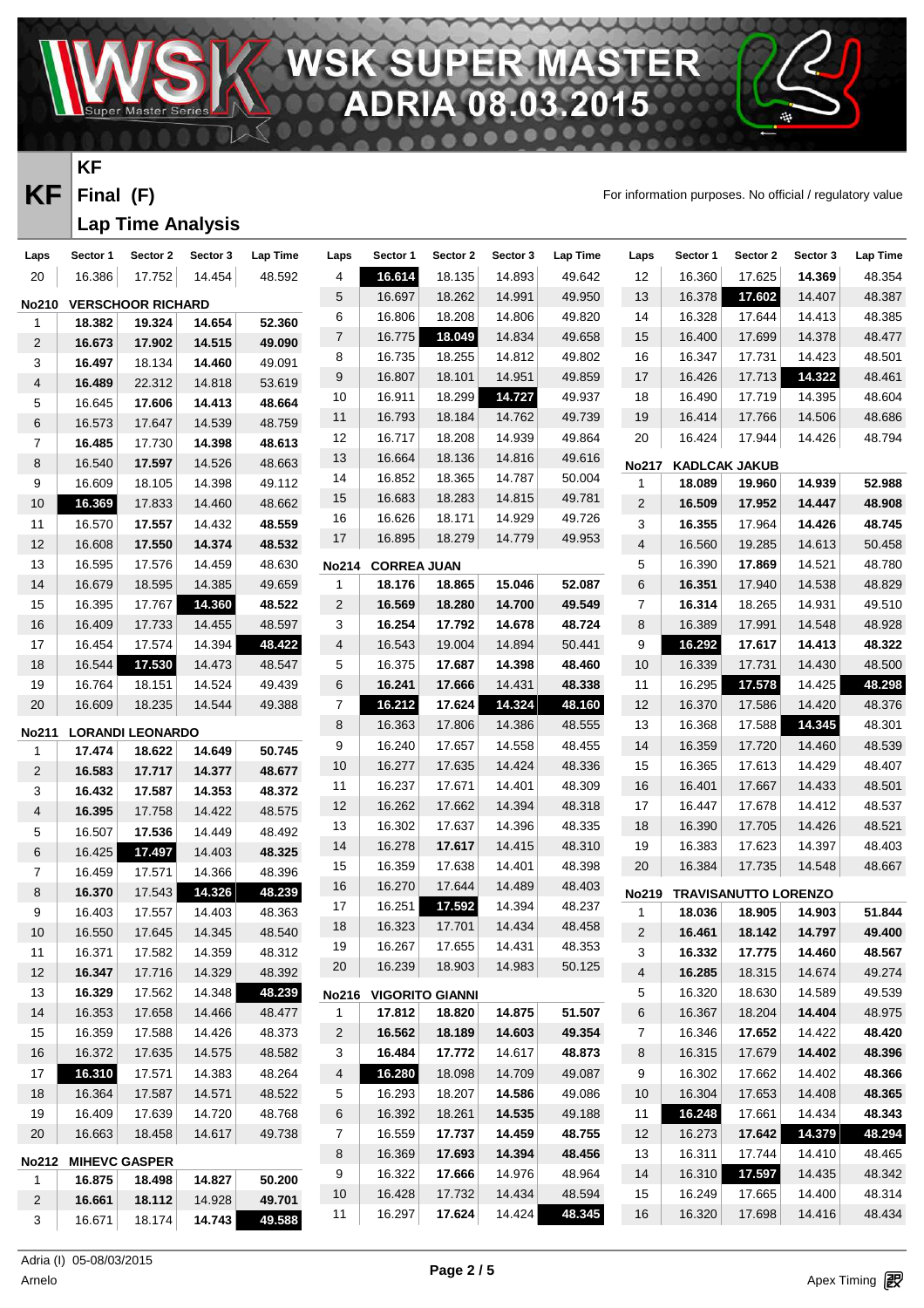**PER MA** 08.03

**KF** Final (F) **Final** For information purposes. No official / regulatory value

癌

R Ξ

# **KF**

**Final (F)**

#### **Lap Time Analysis**

VAV.

| Laps           | Sector 1              | Sector 2                    | Sector 3 | Lap Time | Laps           | Sector 1            | Sector 2 | Sector 3 | Lap Time | Laps           | Sector 1            | Sector 2              | Sector 3 | Lap Time |
|----------------|-----------------------|-----------------------------|----------|----------|----------------|---------------------|----------|----------|----------|----------------|---------------------|-----------------------|----------|----------|
| 17             | 16.304                | 17.712                      | 14.484   | 48.500   | 5              | 16.395              | 17.898   | 14.394   | 48.687   | 6              | 16.421              | 17.784                | 14.363   | 48.568   |
| 18             | 16.299                | 17.685                      | 14.401   | 48.385   | 6              | 16.362              | 17.591   | 14.484   | 48.437   | $\overline{7}$ | 16.412              | 19.063                | 14.790   | 50.265   |
| 19             | 16.328                | 17.638                      | 14.407   | 48.373   | 7              | 16.359              | 17.665   | 14.775   | 48.799   | 8              | 16.405              | 18.749                | 14.584   | 49.738   |
| $20\,$         | 16.297                | 19.063                      | 14.932   | 50.292   | 8              | 16.424              | 18.086   | 14.806   | 49.316   | 9              | 16.439              | 18.231                | 14.495   | 49.165   |
| <b>No220</b>   | <b>TILLETT ARCHIE</b> |                             |          |          | 9              | 16.266              | 18.153   | 14.454   | 48.873   | 10             | 16.350              | 17.795                | 14.497   | 48.642   |
| $\mathbf{1}$   | 18.583                | 21.795                      | 15.086   | 55.464   | $10\,$         | 16.423              | 17.772   | 14.682   | 48.877   | 11             | 16.338              | 17.633                | 14.437   | 48.408   |
| 2              | 16.751                | 18.955                      | 14.591   | 50.297   | 11             | 16.390              | 17.842   | 14.417   | 48.649   | 12             | 16.480              | 17.668                | 14.382   | 48.530   |
| 3              | 16.517                | 17.959                      | 14.735   | 49.211   | 12             | 16.344              | 17.577   | 14.439   | 48.360   | 13             | 16.376              | 17.723                | 14.460   | 48.559   |
| 4              | 16.447                | 18.228                      | 15.005   | 49.680   | 13             | 16.300              | 17.621   | 14.433   | 48.354   | 14             | 16.498              | 28.761                | 14.820   | 1:00.079 |
| 5              | 16.600                | 18.461                      | 14.404   | 49.465   | 14             | 16.378              | 18.021   | 14.425   | 48.824   | 15             | 16.795              | 18.147                | 14.503   | 49.445   |
| $\,6$          | 16.368                | 17.960                      | 14.458   | 48.786   | 15             | 16.393              | 17.618   | 14.362   | 48.373   | 16             | 16.516              | 17.768                | 14.451   | 48.735   |
| $\overline{7}$ | 16.423                | 17.742                      | 14.472   | 48.637   | 16             | 16.373              | 17.571   | 14.375   | 48.319   | 17             | 16.413              | 17.790                | 14.431   | 48.634   |
| 8              | 16.476                | 17.776                      | 14.434   | 48.686   | 17             | 16.388              | 17.578   | 14.409   | 48.375   | 18             | 16.507              | 17.868                | 14.449   | 48.824   |
| 9              | 16.347                | 17.816                      | 14.551   | 48.714   | 18             | 16.428              | 17.594   | 14.387   | 48.409   | 19             | 16.455              | 17.857                | 14.464   | 48.776   |
| 10             | 16.401                | 17.977                      | 14.612   | 48.990   | 19             | 16.370              | 17.827   | 14.414   | 48.611   | 20             | 16.487              | 17.784                | 14.617   | 48.888   |
| 11             | 16.405                | 17.597                      | 14.375   | 48.377   | 20             | 16.430              | 17.727   | 14.506   | 48.663   | <b>No228</b>   | <b>ROES CASPER</b>  |                       |          |          |
| 12             | 16.313                | 17.712                      | 14.437   | 48.462   | <b>No225</b>   | <b>BALE THOMAS</b>  |          |          |          | 1              | 16.776              | 17.864                | 14.386   | 49.026   |
| 13             | 16.349                | 18.386                      | 14.546   | 49.281   | 1              | 18.564              | 19.521   | 14.686   | 52.771   | $\overline{c}$ | 16.320              | 17.754                | 14.430   | 48.504   |
| 14             | 16.385                | 17.803                      | 14.370   | 48.558   | $\overline{2}$ | 16.566              | 18.171   | 14.596   | 49.333   | 3              | 16.288              | 18.806                | 14.630   | 49.724   |
| 15             | 16.665                | 17.672                      | 14.346   | 48.683   | 3              | 16.362              | 18.106   | 14.339   | 48.807   | 4              | 16.196              | 17.825                | 14.337   | 48.358   |
| 16             | 16.480                | 18.064                      | 14.414   | 48.958   | <b>No226</b>   | <b>FEWTRELL MAX</b> |          |          |          | 5              | 16.207              | 17.550                | 14.371   | 48.128   |
| 17             | 16.429                | 17.660                      | 14.372   | 48.461   | 1              | 17.307              | 18.328   | 14.539   | 50.174   | 6              | 16.254              | 17.516                | 14.344   | 48.114   |
| 18             | 16.376                | 17.812                      | 14.318   | 48.506   | $\overline{2}$ | 16.470              | 17.671   | 14.273   | 48.414   | 7              | 16.247              | 17.589                | 14.353   | 48.189   |
| 19             | 16.386                | 17.659                      | 14.474   | 48.519   | 3              | 16.370              | 17.612   | 14.651   | 48.633   | 8              | 16.269              | 18.136                | 14.332   | 48.737   |
| 20             | 16.514                | 17.979                      | 14.506   | 48.999   | $\overline{4}$ | 16.219              | 18.043   | 14.304   | 48.566   | 9              | 16.244              | 17.963                | 14.425   | 48.632   |
| <b>No223</b>   |                       | <b>MARCU DIONISIOS</b>      |          |          | 5              | 16.245              | 17.561   | 14.300   | 48.106   | 10             | 16.287              | 17.640                | 14.442   | 48.369   |
| $\mathbf{1}$   | 18.443                | 18.820                      | 15.005   | 52.268   | 6              | 16.278              | 17.545   | 14.274   | 48.097   | 11             | 16.274              | 17.679                | 14.381   | 48.334   |
| 2              | 16.612                | 18.306                      | 14.614   | 49.532   | 7              | 16.288              | 17.559   | 14.342   | 48.189   | 12             | 16.325              | 17.657                | 14.420   | 48.402   |
| 3              | 16.353                | 18.156                      | 14.488   | 48.997   | 8              | 16.265              | 17.966   | 14.386   | 48.617   | 13             | 16.308              | 17.683                | 14.414   | 48.405   |
| 4              | 16.531                | 19.080                      | 14.846   | 50.457   | 9              | 16.305              | 17.968   | 14.442   | 48.715   | 14             | 16.324              | 17.624                | 14.421   | 48.369   |
| 5              | 16.568                | 18.878                      | 14.505   | 49.951   | 10             | 16.297              | 17.710   | 14.372   | 48.379   | 15             | 16.422              | 18.179                | 14.481   | 49.082   |
| 6              | 16.365                | 18.399                      | 14.509   | 49.273   | 11             | 16.316              | 17.622   | 14.399   | 48.337   | 16             | 16.371              | 17.672                | 14.411   | 48.454   |
| $\overline{7}$ | 16.367                | 18.080                      | 14.851   | 49.298   | 12             | 16.371              | 17.643   | 14.390   | 48.404   | 17             | 16.377              | 17.666                | 14.413   | 48.456   |
| 8              | 16.490                | 18.118                      | 14.549   | 49.157   | 13             | 16.385              | 18.001   | 14.374   | 48.760   | 18             | 16.341              | 17.700                | 14.442   | 48.483   |
| 9              | 16.279                | 17.756                      | 14.358   | 48.393   | 14             | 16.351              | 17.752   | 15.115   | 49.218   | 19             | 16.331              | 17.931                | 15.085   | 49.347   |
| 10             | 16.315                | 17.730                      | 14.417   | 48.462   | 15             | 16.465              | 17.688   | 14.472   | 48.625   | 20             | 16.549              | 19.432                | 15.167   | 51.148   |
| 11             | 16.384                | 17.744                      | 14.357   | 48.485   | 16             | 16.366              | 17.701   | 14.425   | 48.492   | <b>No231</b>   |                     | <b>STUPENKOV EGOR</b> |          |          |
| 12             | 16.335                | 17.603                      | 14.365   | 48.303   | 17             | 16.392              | 17.695   | 14.400   | 48.487   | $\mathbf{1}$   | 17.056              | 18.597                | 15.054   | 50.707   |
| 13             | 16.680                | 18.400                      | 14.600   | 49.680   | 18             | 16.467              | 17.677   | 14.408   | 48.552   | 2              | 16.577              | 18.546                | 14.610   | 49.733   |
| 14             | 16.385                | 17.681                      | 14.338   | 48.404   | 19             | 16.410              | 17.700   | 14.429   | 48.539   | 3              | 16.449              | 18.080                | 14.650   | 49.179   |
| 15             | 16.416                | 17.721                      | 14.420   | 48.557   | 20             | 16.481              | 19.313   | 15.280   | 51.074   | <b>No232</b>   | <b>PASMA PATRIK</b> |                       |          |          |
| 16             | 16.428                | 17.749                      | 14.430   | 48.607   | <b>No227</b>   | <b>VIPS JURI</b>    |          |          |          | 1              | 18.399              | 20.121                | 14.969   | 53.489   |
| <b>No224</b>   |                       | <b>CHAIMONGKOL SASAKORN</b> |          |          | 1              | 18.124              | 18.795   | 14.997   | 51.916   | 2              | 16.547              | 18.450                | 14.519   | 49.516   |
| 1              | 18.508                | 20.154                      | 15.070   | 53.732   | 2              | 16.482              | 18.134   | 14.705   | 49.321   | 3              | 16.460              | 17.865                | 14.511   | 48.836   |
| 2              | 16.810                | 18.889                      | 14.759   | 50.458   | 3              | 16.474              | 18.270   | 14.610   | 49.354   | 4              | 16.472              | 19.344                | 14.681   | 50.497   |
| 3              | 16.485                | 18.003                      | 14.391   | 48.879   | 4              | 16.753              | 18.881   | 14.956   | 50.590   | 5              | 16.465              | 18.177                | 14.436   | 49.078   |
| 4              | 16.420                | 18.799                      | 14.595   | 49.814   | 5              | 16.609              | 18.481   | 14.483   | 49.573   | 6              | 16.384              | 17.768                | 14.436   | 48.588   |
|                |                       |                             |          |          |                |                     |          |          |          |                |                     |                       |          |          |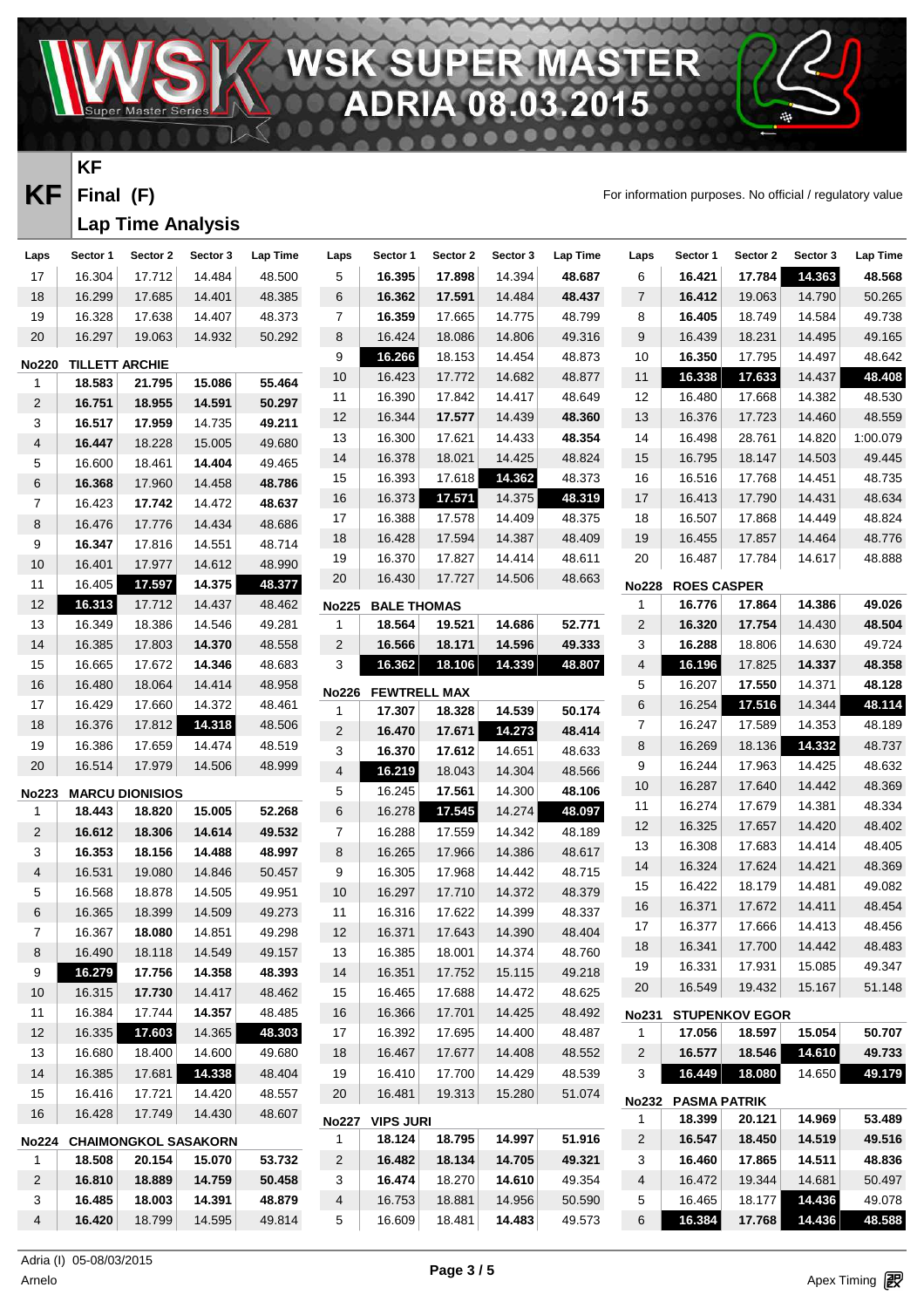$\mathbf{D}$ **RANTI** ∕▲ n я

**KF** Final (F) **Final** For information purposes. No official / regulatory value

癌

R

#### **KF Final (F)**

# **Lap Time Analysis**

| Laps           | Sector 1             | Sector 2                  | Sector 3 | Lap Time | Laps              | Sector 1 | Sector 2                  | Sector 3 | Lap Time | Laps             | Sector 1               | Sector 2                  | Sector 3 | <b>Lap Time</b> |
|----------------|----------------------|---------------------------|----------|----------|-------------------|----------|---------------------------|----------|----------|------------------|------------------------|---------------------------|----------|-----------------|
| $\overline{7}$ | 16.523               | 17.742                    | 14.446   | 48.711   | 19                | 16.465   | 17.761                    | 14.412   | 48.638   | 3                | 16.428                 | 18.073                    | 14.435   | 48.936          |
| 8              | 16.423               | 18.323                    | 14.726   | 49.472   | 20                | 16.433   | 17.953                    | 14.661   | 49.047   | $\overline{4}$   | 16.259                 | 19.324                    | 14.773   | 50.356          |
| 9              | 16.475               | 18.147                    | 14.510   | 49.132   | <b>No235</b>      |          | <b>BACKMAN JESSICA</b>    |          |          | 5                | 16.390                 | 18.166                    | 14.655   | 49.211          |
| 10             | 16.434               | 18.962                    | 15.044   | 50.440   | 1                 | 18.049   | 20.511                    | 15.062   | 53.622   | 6                | 16.303                 | 17.788                    | 14.422   | 48.513          |
| 11             | 16.443               | 18.143                    | 14.748   | 49.334   | 2                 | 16.530   | 17.991                    | 14.565   | 49.086   | $\boldsymbol{7}$ | 16.303                 | 18.770                    | 14.778   | 49.851          |
| 12             | 16.629               | 18.662                    | 14.445   | 49.736   | 3                 | 16.656   | 18.360                    | 14.577   | 49.593   | 8                | 16.389                 | 17.948                    | 14.498   | 48.835          |
| 13             | 16.469               | 17.854                    | 14.479   | 48.802   | 4                 | 16.574   | 20.978                    | 14.950   | 52.502   | $\boldsymbol{9}$ | 16.301                 | 17.756                    | 14.420   | 48.477          |
| <b>No233</b>   | <b>JANKER HANNES</b> |                           |          |          | 5                 | 16.589   | 17.850                    | 14.487   | 48.926   | 10               | 16.425                 | 18.082                    | 14.487   | 48.994          |
| 1              | 17.643               | 18.829                    | 14.645   | 51.117   | 6                 | 16.616   | 17.725                    | 14.555   | 48.896   | 11               | 16.351                 | 18.155                    | 14.433   | 48.939          |
| $\overline{2}$ | 16.469               | 18.678                    | 14.550   | 49.697   | $\overline{7}$    | 16.424   | 17.764                    | 14.502   | 48.690   | 12               | 16.318                 | 17.793                    | 14.481   | 48.592          |
| 3              | 16.335               | 17.785                    | 14.484   | 48.604   | 8                 | 16.538   | 17.804                    | 14.475   | 48.817   | 13               | 16.468                 | 17.829                    | 14.853   | 49.150          |
| 4              | 16.278               | 17.629                    | 14.463   | 48.370   | 9                 | 16.523   | 17.919                    | 14.596   | 49.038   | <b>No240</b>     |                        | <b>LAUTENSCHLAGER TOM</b> |          |                 |
| 5              | 16.370               | 18.362                    | 14.502   | 49.234   | 10                | 16.403   | 18.678                    | 14.529   | 49.610   | 1                | 17.982                 | 19.124                    | 14.906   | 52.012          |
| $\,6$          | 16.257               | 17.636                    | 14.360   | 48.253   | 11                | 16.590   | 18.050                    | 14.581   | 49.221   | $\overline{2}$   | 16.583                 | 18.531                    | 14.668   | 49.782          |
| 7              | 16.228               | 17.598                    | 14.374   | 48.200   | 12                | 16.695   | 18.349                    | 14.425   | 49.469   | 3                | 16.291                 | 18.100                    | 14.442   | 48.833          |
| 8              | 16.238               | 17.665                    | 14.354   | 48.257   | 13                | 16.500   | 17.766                    | 14.488   | 48.754   | <b>No242</b>     | <b>HANLEY BENJAMIN</b> |                           |          |                 |
| 9              | 16.300               | 17.668                    | 14.389   | 48.357   | 14                | 16.414   | 17.763                    | 14.324   | 48.501   | 1                | 17.432                 | 18.628                    | 14.689   | 50.749          |
| 10             | 16.269               | 18.031                    | 14.489   | 48.789   | 15                | 16.412   | 17.705                    | 14.367   | 48.484   | $\sqrt{2}$       | 16.682                 | 17.923                    | 14.385   | 48.990          |
| 11             | 16.233               | 17.566                    | 14.356   | 48.155   | 16                | 16.509   | 17.747                    | 14.424   | 48.680   | 3                | 16.313                 | 17.686                    | 14.307   | 48.306          |
| $12$           | 16.249               | 17.583                    | 14.412   | 48.244   | 17                | 16.427   | 17.739                    | 14.362   | 48.528   | $\overline{4}$   | 16.262                 | 17.710                    | 15.641   | 49.613          |
| 13             | 16.264               | 17.574                    | 14.378   | 48.216   | 18                | 16.429   | 17.784                    | 14.519   | 48.732   | 5                | 16.356                 | 18.328                    | 14.396   | 49.080          |
| 14             | 16.272               | 17.592                    | 14.493   | 48.357   | 19                | 16.577   | 17.748                    | 14.393   | 48.718   | $\,6$            | 16.328                 | 17.538                    | 14.269   | 48.135          |
| 15             | 16.357               | 17.596                    | 14.396   | 48.349   | $20\,$            | 16.479   | 17.911                    | 14.745   | 49.135   | $\boldsymbol{7}$ | 16.378                 | 17.572                    | 14.321   | 48.271          |
| 16             | 16.337               | 17.576                    | 14.413   | 48.326   | <b>No238</b>      |          | <b>HAAPALAINEN TUOMAS</b> |          |          | 8                | 16.342                 | 17.560                    | 14.359   | 48.261          |
| 17             | 16.260               | 17.555                    | 14.355   | 48.170   | $\mathbf{1}$      | 18.074   | 20.360                    | 15.116   | 53.550   | 9                | 16.439                 | 17.621                    | 14.369   | 48.429          |
| 18             | 16.302               | 17.611                    | 14.384   | 48.297   | $\overline{2}$    | 16.573   | 18.641                    | 14.712   | 49.926   | $10$             | 16.383                 | 18.275                    | 14.456   | 49.114          |
| 19             | 16.267               | 17.624                    | 14.335   | 48.226   | 3                 | 16.446   | 18.983                    | 14.619   | 50.048   | 11               | 16.310                 | 17.606                    | 14.319   | 48.235          |
| $20\,$         | 16.593               | 19.260                    | 15.510   | 51.363   | 4                 | 16.528   | 18.063                    | 14.819   | 49.410   | 12               | 16.254                 | 17.621                    | 14.311   | 48.186          |
| <b>No234</b>   |                      | <b>KJAERGAARD NICOLAI</b> |          |          | 5                 | 16.476   | 18.010                    | 14.488   | 48.974   | 13               | 16.296                 | 17.610                    | 14.278   | 48.184          |
| 1              | 18.439               | 20.181                    | 15.150   | 53.770   | 6                 | 16.465   | 17.745                    | 15.015   | 49.225   | 14               | 16.275                 | 17.684                    | 14.423   | 48.382          |
| $\overline{2}$ | 16.683               | 18.847                    | 14.652   | 50.182   | $\overline{7}$    | 16.553   | 17.878                    | 14.526   | 48.957   | 15               | 16.363                 | 17.673                    | 14.302   | 48.338          |
| 3              | 16.513               | 19.525                    | 15.289   | 51.327   | 8                 | 16.471   | 17.681                    | 14.502   | 48.654   | 16               | 16.378                 | 17.684                    | 14.345   | 48.407          |
| 4              | 16.552               | 18.088                    | 14.954   | 49.594   | 9                 | 16.496   | 17.943                    | 14.508   | 48.947   | 17               | 16.280                 | 17.595                    | 14.345   | 48.220          |
| 5              | 16.560               | 18.179                    | 14.429   | 49.168   | 10                | 16.414   | 17.880                    | 14.436   | 48.730   | 18               | 16.280                 | 17.592                    | 14.335   | 48.207          |
| 6              | 16.397               | 18.369                    | 14.335   | 49.101   | 11                | 16.372   | 17.833                    | 14.464   | 48.669   | 19               | 16.304                 | 17.597                    | 14.371   | 48.272          |
| $\overline{7}$ | 16.542               | 17.755                    | 14.401   | 48.698   | $12 \overline{ }$ | 16.347   | 17.725                    | 14.370   | 48.442   | 20               | 16.434                 | 18.979                    | 15.168   | 50.581          |
| 8              | 16.469               | 17.889                    | 14.388   | 48.746   | 13                | 16.367   | 17.675                    | 14.464   | 48.506   | <b>No244</b>     |                        | <b>SZYSZKO SZYMON</b>     |          |                 |
| 9              | 16.419               | 17.736                    | 14.395   | 48.550   | 14                | 16.425   | 18.327                    | 14.449   | 49.201   | 1                | 18.227                 | 20.474                    | 14.891   | 53.592          |
| 10             | 16.449               | 18.231                    | 14.585   | 49.265   | 15                | 16.376   | 17.746                    | 14.420   | 48.542   | $\overline{c}$   | 16.546                 | 18.106                    | 14.489   | 49.141          |
| 11             | 16.444               | 18.163                    | 14.523   | 49.130   | 16                | 16.349   | 18.127                    | 14.394   | 48.870   | 3                | 16.532                 | 18.167                    | 14.556   | 49.255          |
| 12             | 16.478               | 17.660                    | 14.402   | 48.540   | 17                | 16.440   | 17.757                    | 14.403   | 48.600   | 4                | 16.484                 | 19.128                    | 14.514   | 50.126          |
| 13             | 16.431               | 17.652                    | 14.441   | 48.524   | 18                | 16.382   | 17.812                    | 14.427   | 48.621   | 5                | 16.503                 | 17.746                    | 14.464   | 48.713          |
| 14             | 16.427               | 17.760                    | 14.439   | 48.626   | 19                | 16.412   | 17.893                    | 14.596   | 48.901   | 6                | 16.520                 | 17.702                    | 14.563   | 48.785          |
| 15             | 16.444               | 17.742                    | 14.473   | 48.659   | 20                | 16.360   | 17.864                    | 14.518   | 48.742   | $\overline{7}$   | 16.379                 | 17.900                    | 14.892   | 49.171          |
| 16             | 16.395               | 17.875                    | 14.409   | 48.679   | <b>No239</b>      |          | <b>MAESTRANZI MARCO</b>   |          |          | 8                | 16.542                 | 18.829                    | 14.774   | 50.145          |
| 17             | 16.449               | 17.696                    | 14.390   | 48.535   | 1                 | 18.218   | 19.649                    | 14.833   | 52.700   | 9                | 16.469                 | 18.816                    | 14.529   | 49.814          |
| 18             | 16.415               | 18.582                    | 14.633   | 49.630   | $\overline{2}$    | 16.503   | 18.279                    | 14.540   | 49.322   | 10               | 16.451                 | 17.929                    | 14.518   | 48.898          |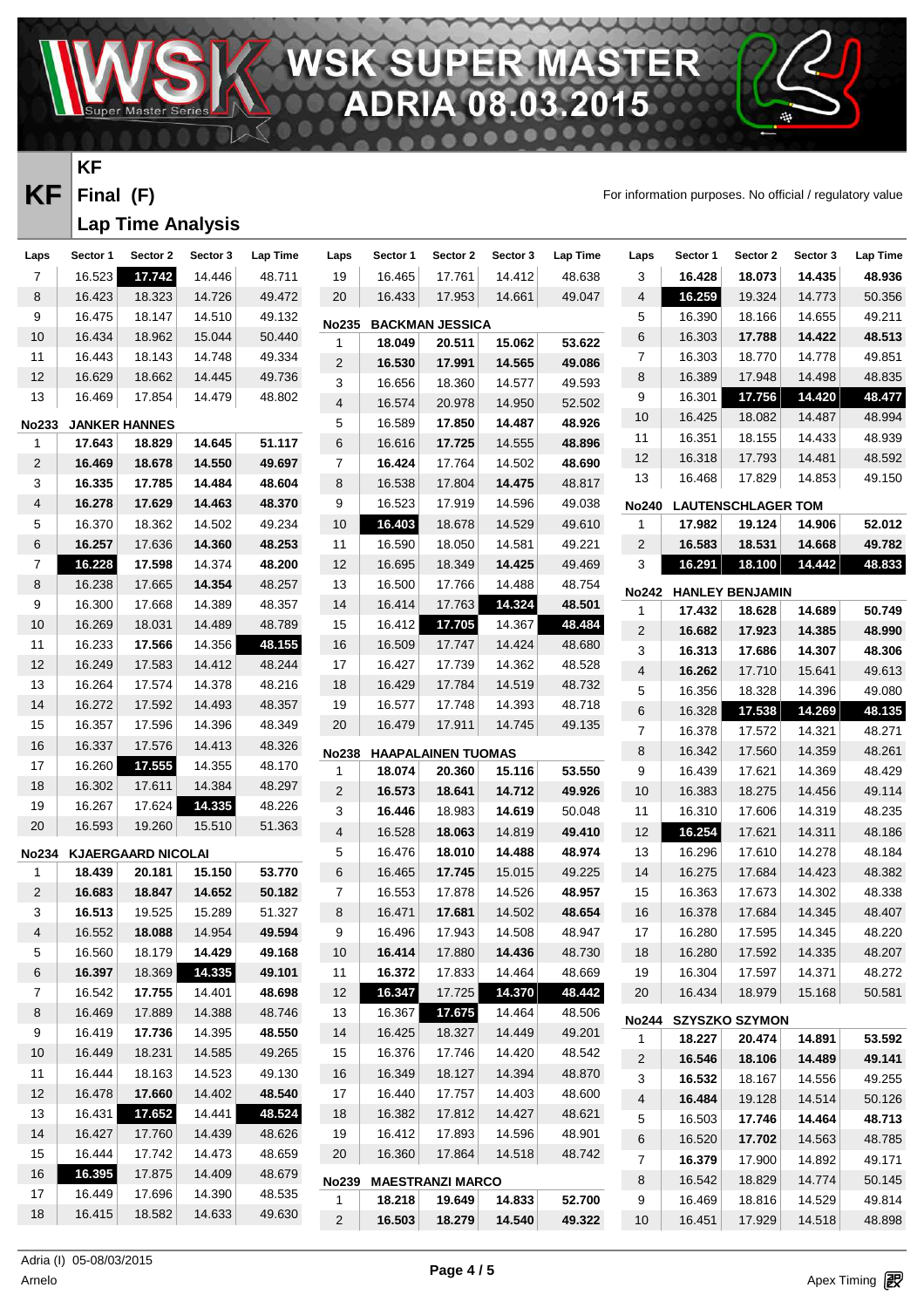

## **KF Final (F) Lap Time Analysis**

**KF** Final (F) **Final** For information purposes. No official / regulatory value

| Laps | Sector 1 | <b>Sector 2</b> | Sector 3 | Lap Time |
|------|----------|-----------------|----------|----------|
| 11   | 16.394   | 17.745          | 14.422   | 48.561   |
| 12   | 16.370   | 17.753          | 14.405   | 48.528   |
| 13   | 16.460   | 18.210          | 14.435   | 49.105   |
| 14   | 16.524   | 17.806          | 14.503   | 48.833   |
| 15   | 16.465   | 17.719          | 14.466   | 48.650   |
| 16   | 16.474   | 17.894          | 14.374   | 48.742   |
| 17   | 16.495   | 17.661          | 14.388   | 48.544   |
| 18   | 16.504   | 18.659          | 14.559   | 49.722   |
| 19   | 16.533   | 17.709          | 14.423   | 48.665   |
| 20   | 16.555   | 18.138          | 14.663   | 49.356   |